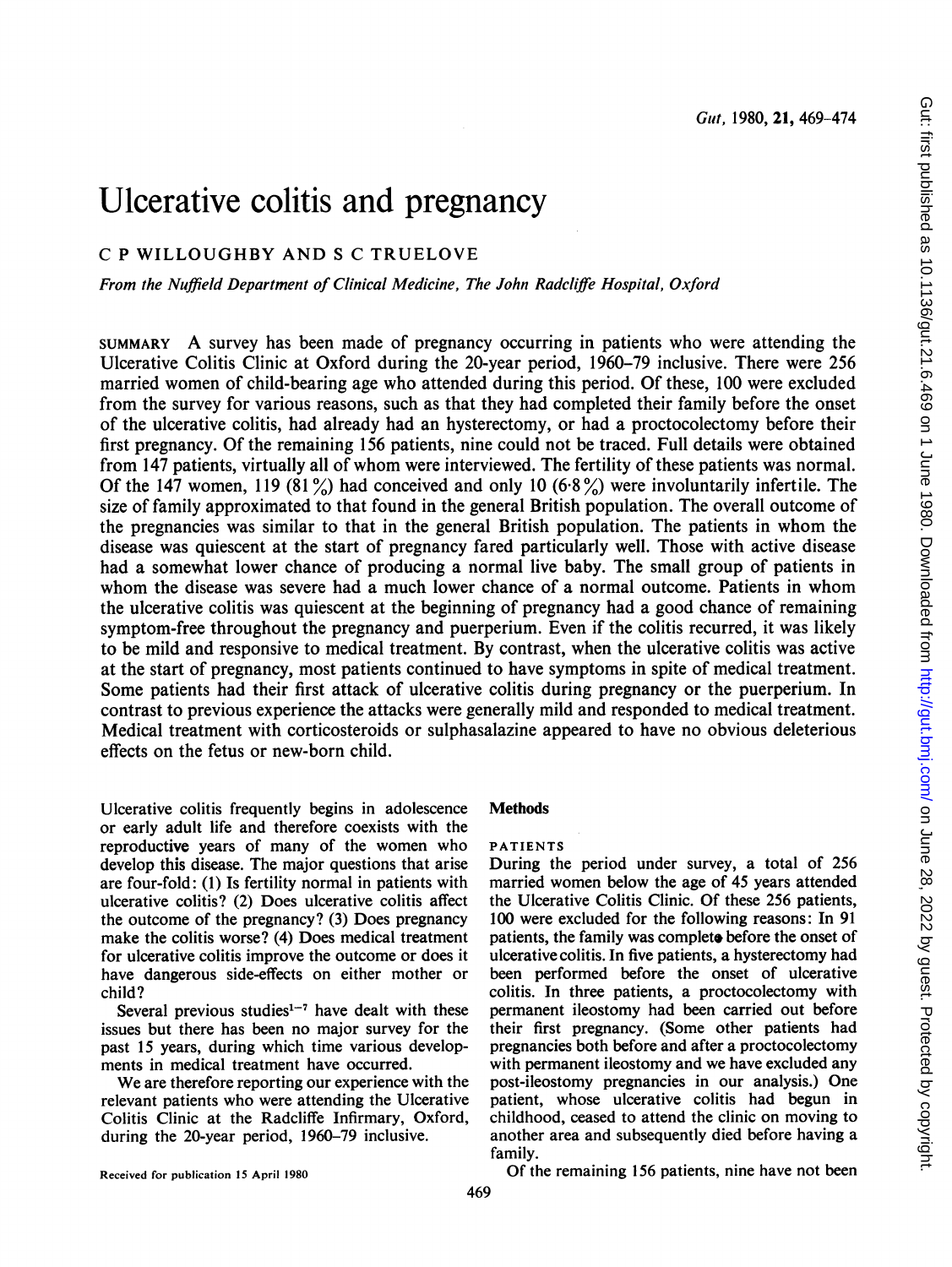| <b>Outcome</b>            | <b>Number</b> | $($ %)  |
|---------------------------|---------------|---------|
| Normal live birth         | 170           | (78.8)  |
| Congenital abnormality    | 5             | $(2-3)$ |
| Spontaneous abortion      | 23            | (10.6)  |
| Therapeutic abortion      | 9             | (4.2)   |
| Stillbirth                | 2             | (0.9)   |
| Pregnant at end of survey |               | (3.2)   |
| Total                     | 216           | (100.0) |

Table <sup>1</sup> Outcome of 216 pregnancies in women with ulcerative colitis

traced. Details about the <sup>147</sup> patients with whom we have maintained contact were obtained by personal interview based upon a standard set of questions, supplemented by information derived from their hospital records, both in connection with the ulcerative colitis and their obstetrical histories.

### **Results**

#### FERTILITY

Our results show that women with ulcerative colitis appear to be normally fertile. Of the 147 married women interviewed, 119 (81%) have conceived and only 28 have not. Among these 28 infertile women, there were <sup>18</sup> in whom the infertility was voluntary. Six of them were young women who had only been married for a short time and who had not yet decided to start a family. Among the remaining <sup>12</sup> patients, there were eight who did not wish to have a family, one who had made a late marriage and decided not to have children, and three who were given medical advice not to have children because of their disease. In one case, this advice came from the family doctor and in the other two from hospital specialists (not in our own area). In any event, if these 18 women with voluntary infertility are excluded from the total,  $92.2\%$  of the remaining 129 patients were fertile.

In the remaining 10 of the 28 infertile women, the infertility was involuntary. Seven of the married couples had been investigated for sterility and in three instances the husband was oligospermic; one of the women suffered from a prolactinoma. In any event, the incidence of involuntary infertility, which affected 10 out of the 147 married couples  $(6.8\%)$ , was not high.

Previous authors have expressed the opinion that women with ulcerative colitis are normally fertile but in general their evidence has not been strong. Crohn et al.<sup>2</sup> reported on 110 women who had had 150 pregnancies but failed to mention the number who were sterile. Banks et al.<sup>4</sup> reported that 46 out of 133 women became pregnant  $(42\%)$  but from their data it is impossible to determine the fertility among those in the reproductive years. Likewise, de Dombal et al.<sup>5</sup> reported that 72 women out of 229 in the reproductive years became pregnant  $(31\%)$ , a figure which was necessarily a gross underestimate of the potential fertility because of the short period of follow-up. Our present results are strong evidence that, in recent decades, women with ulcerative colitis have been as fertile as those in the general population.

#### EFFECT OF ULCERATIVE COLITIS ON PREGNANCY

During the 20-year period under review, there were 216 pregnancies among the 119 married women who conceived. Table <sup>1</sup> shows that the vast majority of the pregnancies resulted in normal live births. Among these, there were 12 babies who were of low birth weight (less than 2-5 kg) but who then developed normally. The proportion of babies of low birth weight in our entire series is similar to that occurring in the general population.<sup>8</sup> Seven of the women were still pregnant at the end of the period of study and in all these patients the pregnancy was proceeding

uneventfully. Five children were abnormal at birth. Two of them suffered from cerebral palsy; one of these was delivered normally but was premature, while the other was also premature but was delivered by Caesarean section because of failure of fetal growth. Among the other three infants, one had congenital dislocation of the hips which has been treated successfiully by splints, and the remaining two both had hypospadias which will need surgical correction.

Table 2 Outcome of pregnancy in relation to the state of ulcerative colitis at the time of conception

|                                      | Normal live<br>birth | Congenital<br>abnormality | <b>Spontaneous</b><br>abortion | <b>Therapeutic</b><br>abortion | <b>Stillbirth</b> | Still<br>pregnant at<br>end of survey | <b>Total</b> |
|--------------------------------------|----------------------|---------------------------|--------------------------------|--------------------------------|-------------------|---------------------------------------|--------------|
| Ulcerative colitis in remission      | 108                  | 3*                        |                                |                                |                   |                                       | 135          |
| Ulcerative colitis clinically active | 39                   | 2†                        |                                |                                |                   |                                       | 56           |
| First attack during pregnancy        | 14                   |                           |                                |                                |                   |                                       | 16           |
| First attack in puerperium           |                      |                           |                                |                                |                   |                                       |              |
| Total                                |                      |                           |                                |                                |                   |                                       | 216          |

\*1 cerebral palsy; <sup>1</sup> hypospadias; <sup>1</sup> congenital dislocation of hips.

t <sup>1</sup> cerebral palsy; <sup>1</sup> hypospadias.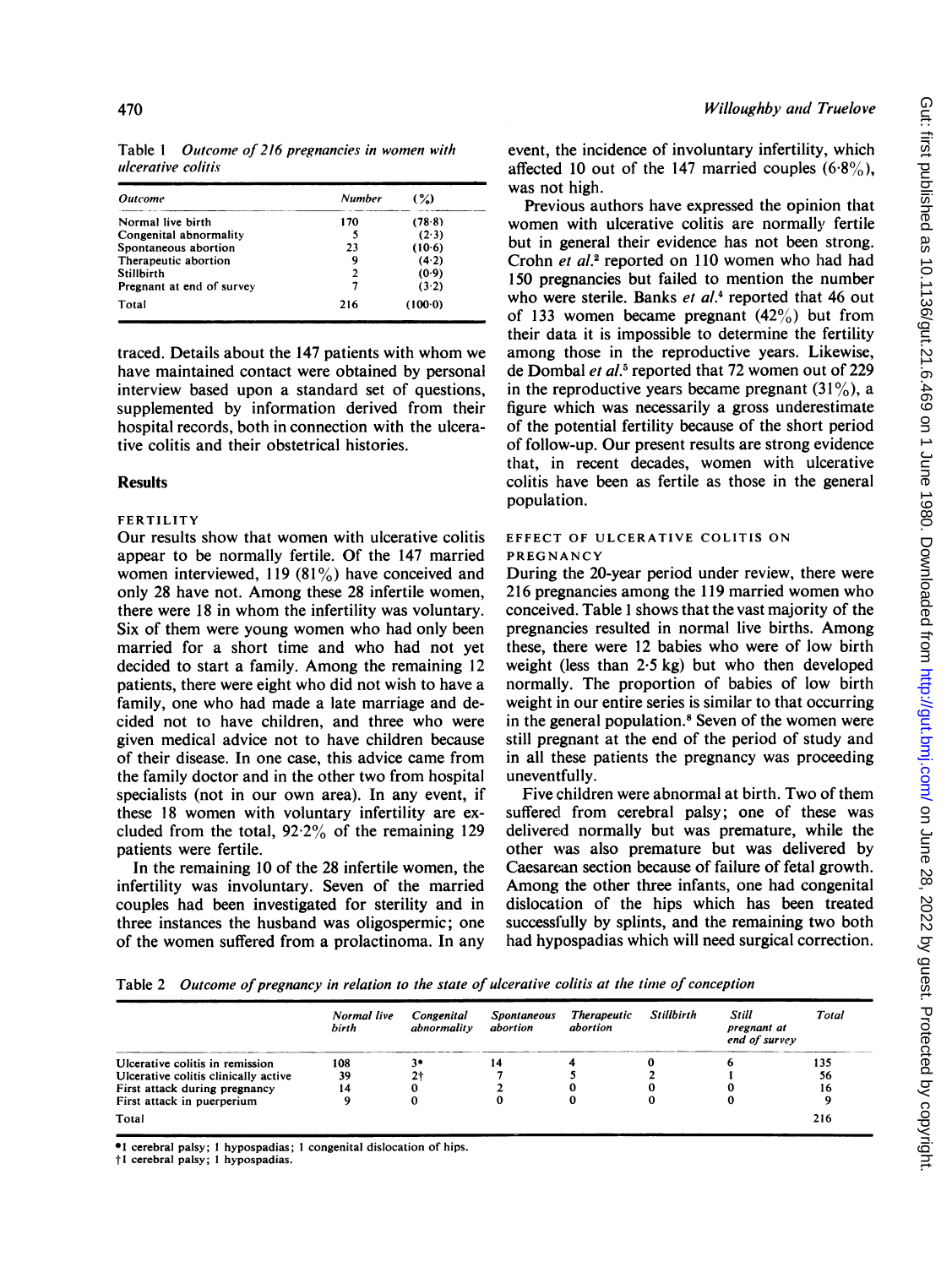Table 3 Effect of pregnancy on the course of ulcerative colitis (209 completed pregnancies)

| State of ulcerative colitis        |                                                                       |                          | Total    | were<br>m<br>than the                            |
|------------------------------------|-----------------------------------------------------------------------|--------------------------|----------|--------------------------------------------------|
| In remission<br>at conception      | <b>Remission maintained</b><br>Relapse:                               | 90                       |          | clinically                                       |
|                                    | 1st trimester<br>2nd trimester<br>3rd trimester<br>Puerperium         | 18<br>7<br>39<br>8<br>6  | 129      | <b>EFFECT</b><br><b>COLITIS</b>                  |
| Clinically active<br>at conception | Remission<br>Improvement<br>No change<br>Worse<br>Worse in puerperium | 13<br>9<br>15<br>14<br>4 | 55       | It has be<br>tion of $A$<br>of pregna<br>divided |
| First attack during<br>pregnancy   | 1st trimester<br>2nd trimester<br>3rd trimester                       | 8<br>7                   | 16       | 1. Pati<br>whi                                   |
| First attack during<br>puerperium  |                                                                       | 9                        | 9<br>209 | 2. Pati<br>of c<br>3. Pati                       |

This incidence of congenital abnormalities is roughly that found in the general population. $9$ 

A spontaneous abortion occurred in 23 of the pregnancies  $(10.6\%)$ , which again corresponds with the expected figure.10

Nine of the pregnancies were terminated by a therapeutic abortion. In five, the performed for social reasons not connected with the ulcerative colitis. In the remaining became more active in the first trimester and the termination of pregnancy was advised on medical grounds, in two cases by specialists the general practitioner. No woman was advised by us to have her pregnancy terminated.

There were two stillbirths, one of which occurred in another hospital after a prolonged labour of three days' duration, while the other was premature and there was severe fetal distress. This stillbirth rate of 9 per 1000 births is well within the expected figure.

Apart from the two stillbirths, there were no perinatal deaths. The total perinata therefore 9 per 1000 births, which is rate for the Oxford region in 1978, which was itself one of the three regions with the lowest rate in England and Wales.11

Additional information accrues if the pregnancies are analysed in more detail to take state of the ulcerative colitis at the time of conception. Table 2 shows that the patients whose ulcerative colitis was quiescent when they conceived were more likely to produce a normal live baby than those who conceived when the colitis was clinically active.

# EFFECT OF PREGNANCY ON ULCERATIVE<br>COLITIS

It has become conventional to follow the classification of Abramson et  $al$ <sup>1</sup> when considering the effect of pregnancy on the course of ulcerative colitis. They divided patients into four categories:

- 1. Patients with established ulcerative colitis which is quiescent at the time of conception.
- 2. Patients with active ulcerative colitis at the time of conception.
- 3. Patients who develop ulcerative colitis during pregnancy.
- 4. Patients who develop ulcerative colitis in the puerperium (which we have taken to be the three months after delivery).

Table 3 shows our own data classified according to the above scheme. Out of the 129 pregnancies in which the colitis was quiescent at the time of conception, 90 (69.8%) of the patients remained free from colitic symptoms throughout pregnancy and the puerperium. In the remaining 39 pregnancies, relapse occurred and this was most likely in the first trimester, a finding which agrees with previous observations.<sup>256</sup> There were six patients who remained free from symptoms during pregnancy but who relapsed in the puerperium; an additional three patients had an attack of colitis in the puerperium as well as having had a relapse during the pregnancy. Some earlier workers found that relapse was particularly common during the puerperium but the present results show that this is no longer the case.

When pregnancy occurred in patients with active ulcerative colitis, the course of the colitis was less favourable. Out of 55 pregnancies in this category, in only a minority did the disease become quiescent  $(13)$  or show improvement (nine). In 29 pregnancies  $(52.7\%)$  the colitis was unchanged or became worse. In four patients, there was a flare-up of symptoms in the puerperium.

Sixteen patients had their first attack of ulcerative

Table 4 Relapses of ulcerative colitis in patients who were in remission at conception

|                                                                          | Number of pregnancies | Number of relapses during<br>pregnancy or puerperium | Percentage relapses              |  |  |
|--------------------------------------------------------------------------|-----------------------|------------------------------------------------------|----------------------------------|--|--|
| Maintenance therapy with sulphasalazine                                  | -49                   |                                                      | 34.7 $\chi^2 = 1.472$<br>$n = 1$ |  |  |
| No maintenance therapy<br>Sulphasalazine stopped after becoming pregnant | 77                    | 19                                                   | 24 7   $p > 0.10$                |  |  |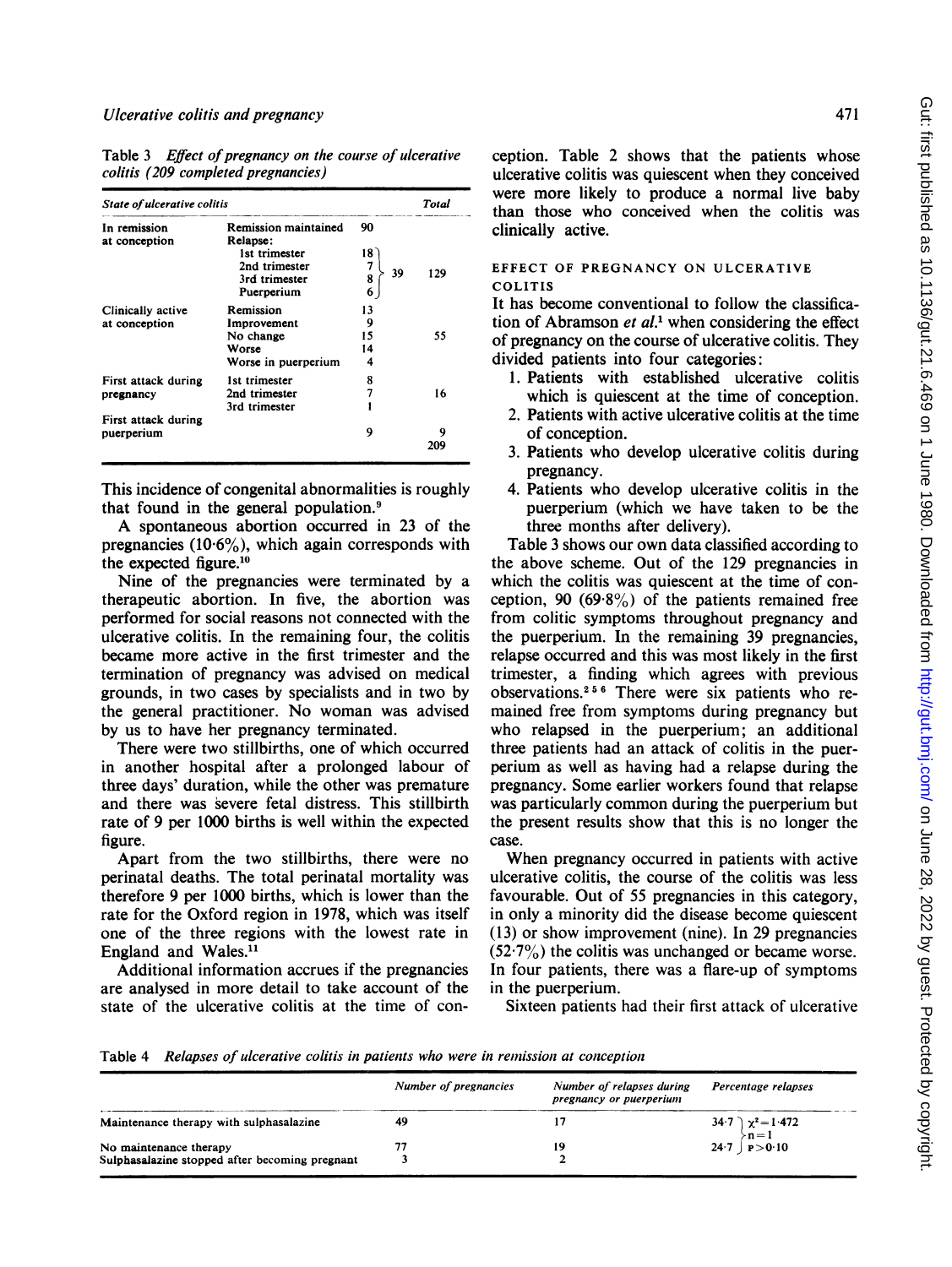|                                                                 | Number of<br>pregnancies | Normal<br>live birth | Congenital<br>abnormality | abortion | Spontaneous Therapeutic<br>abortion | Stillbirth | Pathological<br>jaundice |
|-----------------------------------------------------------------|--------------------------|----------------------|---------------------------|----------|-------------------------------------|------------|--------------------------|
| Maintenance therapy with sulphasalazine                         | 49                       | 39*                  |                           |          |                                     |            |                          |
| No maintenance therapy<br>Sulphasalazine stopped after becoming |                          | 66*                  | 21                        |          |                                     |            |                          |
| pregnant                                                        |                          |                      |                           |          |                                     |            |                          |

Table 5 Outcome of pregnancy related to sulphasalazine maintenance treatment for ulcerative colitis in remission at conception

\* 3 children in each group were premature.

t Cerebral palsy.

 $\ddagger$  1 hypospadias; 1 congenital dislocation of hips.

colitis during pregnancy, the onset being commonly in the first or second trimesters. Only four of the attacks were severe and three of these were in the first trimester. The colitis was adequately controlled in all cases by medical treatment and the 16 pregnancies resulted in 14 healthy live babies. In the past, ulcerative colitis beginning in pregnancy was dangerous with a  $15\%$  maternal mortality rate<sup>12</sup> but modern treatment has completely changed this. Indeed, there was no maternal mortality in our entire series.

Nine patients developed ulcerative colitis in the puerperium. All but one of the attacks were mild and the other one was of moderate severity. This is in contrast with earlier findings that ulcerative colitis beginning in the puerperium tends to run a severe course.4

#### EFFECT OF MEDICAL TREATMENT

Taking the 129 pregnancies occurring when the ulcerative colitis was quiescent, they can be divided into those during which the patient was on maintenance therapy with sulphasalazine throughout the entire pregnancy and those in which no sulphasalazine was used. Table 4 shows that the relapse rate was somewhat higher with sulphasalazine than without, although the difference is not statistically significant. However, as this finding does not represent the outcome in a controlled therapeutic trial, it is difficult to know what importance to attach to it, especially as many of the women who did not take sulphasalazine had been in prolonged remission without treatment before becoming pregnant.

Table 5 summarises the outcome of the pregnancy according to whether the patients were receiving maintenance treatment with sulphasalazine or not. It can be seen that, with the possible exception of spontaneous abortion, sulphasalazine had no harmful effect on the outcome of pregnancy. In particular, congenital abnormalities were not increased. In addition, pathological jaundice in the new-born, which we have defined as jaundice requiring medical treatment, was little different in the two groups. Of the six babies with pathological jaundice, five were treated with ultraviolet light therapy and the only one who required exchange transfusion was born to a mother not receiving sulphasalazine.

Taking the patients whose ulcerative colitis was clinically active at some stage during pregnancy, any therapy they received and the outcome of the pregnancy is summarised in Table 6. It can be seen that, in general, the more extensive the treatment the more likely it was that the pregnancy would not proceed to a normal live birth. This is particularly shown in the patients who were treated with a combination of oral corticosteroids, topical corticosteroids, and sulphasalazine. The generally un-

Table 6 Outcome of pregnancy in relation to treatment of active ulcerative colitis during pregnancy

| <b>Treatment</b>                                                             | Number of<br>pregnancies | <b>Normal</b><br>live birth | Congenital<br>abnormality abortion |    | Spontaneous Therapeutic<br>abortion | <b>Stillbirth</b> | Pathological<br>jaundice |
|------------------------------------------------------------------------------|--------------------------|-----------------------------|------------------------------------|----|-------------------------------------|-------------------|--------------------------|
| None                                                                         |                          | 28                          |                                    |    |                                     |                   |                          |
| Sulphasalazine                                                               | 22                       | 19                          | つき                                 |    |                                     |                   |                          |
| Topical steroids                                                             |                          |                             |                                    |    |                                     |                   |                          |
| Systemic steroids                                                            |                          |                             |                                    |    |                                     |                   |                          |
| $Sulp has a lazine + topical steroids$                                       | 16                       |                             |                                    |    |                                     |                   |                          |
| Sulphasalazine + systemic steroids                                           |                          |                             |                                    |    |                                     |                   |                          |
| Systemic steroids + topical steroids<br>Sulphasalazine + systemic steroids + |                          |                             |                                    |    |                                     |                   |                          |
| topical steroids                                                             | 15                       |                             | 1†                                 |    |                                     |                   |                          |
| Total                                                                        | 104                      | 82                          |                                    | 11 |                                     |                   |                          |

<sup>l</sup> cerebral palsy; <sup>1</sup> hypospadias.

tl cerebral palsy.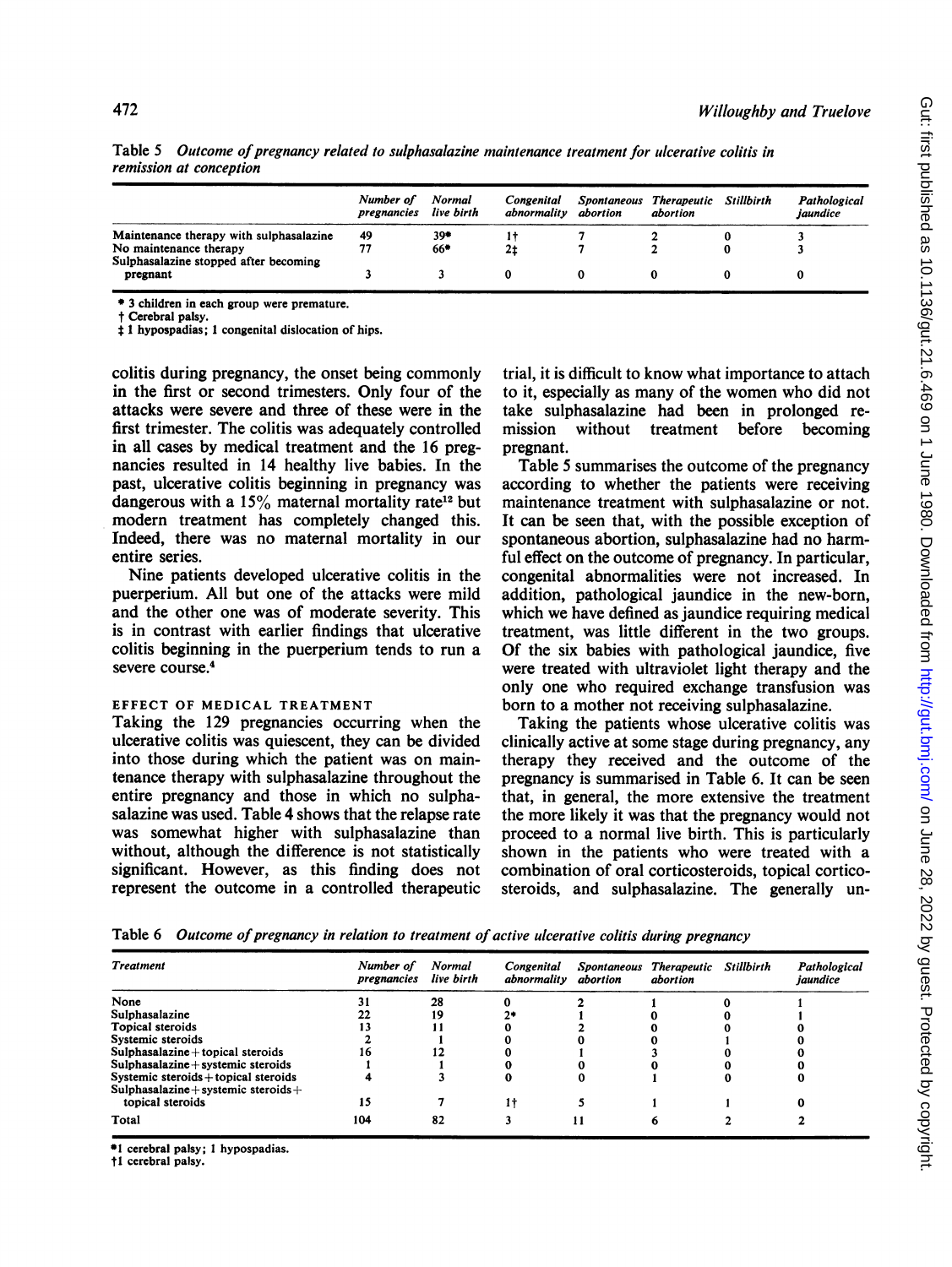favourable course in this group of patients was probably due to the severity of the ulcerative colitis rather than to the effects of medical therapy.

It is interesting that pathological jaundice was no more frequent in the babies of patients who received sulphasalazine than in those of patients who did not.

It is somewhat disturbing that there were three cases of congenital abnormality in the babies born to the 54 mothers treated with sulphasalazine, whereas there were none in the 50 whose mothers had received either no treatment or corticosteroids alone. However, we have already shown that, when the ulcerative colitis was quiescent at the start of pregnancy, treatment with sulphasalazine had no effect on the risk of producing a congenitally abnormal child (Table 5). We therefore consider it more likely that the clinical activity of the ulcerative colitis was the responsible factor rather than the use of sulphasalazine as treatment.

### **Discussion**

The present study has provided definite answers to the four questions posed in the introduction to this article.

#### FERTILITY

Women with ulcerative colitis appear to have a normal chance of becoming pregnant. This conclusion has been reached by various authors of previous studies but on the basis of inadequate data. In our own series, the overall rate of involuntary infertility  $(6.8\%)$  is similar to that estimated for the general population in this country  $(10\%)$ .<sup>13</sup> It is also worth mentioning that the family size for our married female patients approximates to the normal value for this society, being 2.03 children per fertile married woman, especially when it is remembered that 40 of our patients intend to have additional children in the future.

### OUTCOME OF PREGNANCY

The overall outcome of pregnancy in women with ulcerative colitis is essentially normal. However, there is an advantage if a woman with ulcerative colitis becomes pregnant when the disease is in clinical remission, as the chance of her producing a normal live baby is then conspicuously good, even though some of these patients are liable to have a recurrence of active ulcerative colitis during the course of pregnancy. Patients with active ulcerative colitis at the time of conception have a lower chance of producing a normal live baby, although the chance is only substantially reduced if the disease becomes severe and requires heavy medical treatment. Such patients are few and, as a result, the general outcome is favourable.

#### EFFECT OF PREGNANCY ON ULCERATIVE COLITIS

If the ulcerative colitis is quiescent at the start of pregnancy, there is a good chance that the disease will remain in remission throughout pregnancy and the puerperium. If relapse does occur, this is most likely to happen in the first trimester. Even if relapse occurs, the risk to the mother is nowadays negligible, provided that the ulcerative colitis is treated vigorously.

Women with ulcerative colitis which is symptomatic at the start of pregnancy are likely to continue to have symptoms throughout the pregnancy in spite of medical treatment. This provides an additional reason for advising married women with this disease to avoid, as far as possible, becoming pregnant while the ulcerative colitis is active.

We have found no undue liability of patients with established ulcerative colitis to suffer from a relapse of the disease during the puerperium, a result which conflicts with previous findings.

It was previously found that when ulcerative colitis began during pregnancy or the puerperium, it was frequently severe. This has not been our own recent experience and this may reflect the beneficial effects of modern medical treatment.

In the past, it has been suggested that a severe attack of ulcerative colitis occurring in the first trimester of pregnancy should be regarded as an indication for therapeutic abortion.<sup>12</sup> Our own experience is opposed to this view. Although four of our patients had a pregnancy terminated on medical advice, there was no evidence that this procedure improved the course of the colitis and we judge that it is preferable to treat the disease in the same way as one would in a non-pregnant patient.

## EFFECT OF TREATMENT

The married women in our present series suffered from no maternal mortality, were normally fertile, and usually produced a normal live baby. This is prima facie evidence that modern medical treatment has been beneficial but it is difficult to assemble proof with the type of study now presented.

There was no evidence that any of the mothers were harmed by the medical treatments employed, which were essentially corticosteroids and sulphasalazine. As far as the fetus is concerned, animal experiments have suggested that the use of corticosteroids may lead to spontaneous abortion or to congenital abnormalities<sup>14 15</sup> but studies in man have yielded contradictory results.'6 <sup>17</sup> In the present survey, there was no indication that the use of